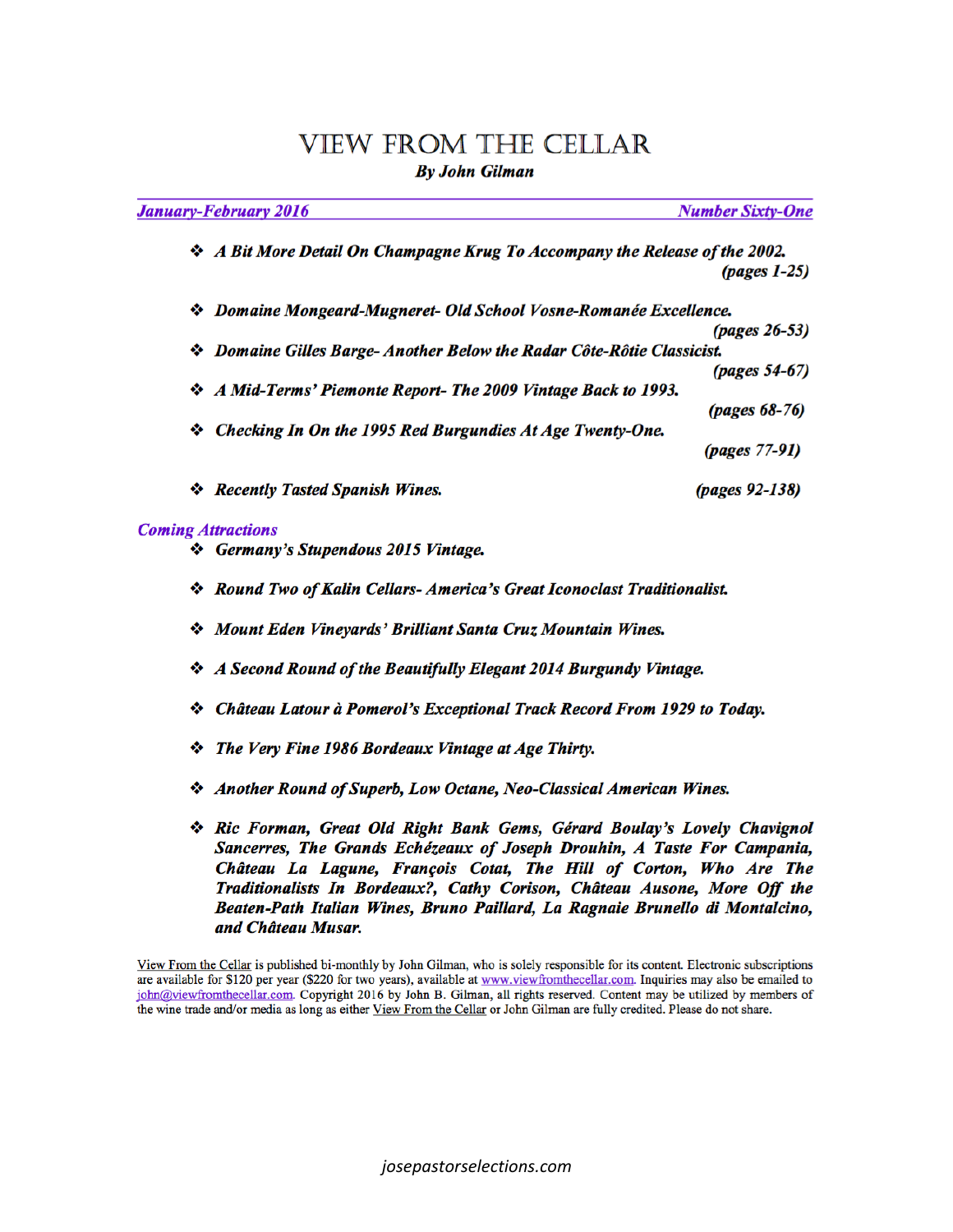#### **By John Gilman**

A few years ago, the new Rioja producer who blew me away with the classical styling and impeccable quality of their wines was Señorío de P. Peciña (Pedro Peciña was the long-time managing viticulturist for Bodegas La Rioja Alta, so the traditional basis of his winemaking is very understandable), and last year, the new revelation for me in the world of old school Rioja was Bodegas Lecea, who I had the pleasure to visit during my October 2014 trip to Spain. **This year, another new estate to me has popped up from the ultra-traditional camp in Rioja- Bodegas Akutain**, who like these other two producers, is based in the La Rioja Alta sub-region. **This is a small, family-owned bodega that farms a bit more than six hectares of vines making truly outstanding wines in the classic mold.** With the lineup of relatively new estates popping up to swell the ranks of old school traditionalists like López de Heredia, Cuné, La Rioja Alta, Marqués de Murrieta and Bodegas Riojanas, **it is hard not to get hopeful that the long dark night of over- extracted, French oaky and dense Rioja is starting to come to an end and a new dawn may be on the horizon in the finest of all Spanish wine regions!** 

### **2012 Rioja Crianza- Bodegas Akutain (Rioja Alta)**

Bodegas Akutain is a new producer to me. The family farms just over six hectares of vineyards in the Rioja Alta region, with their cellars based just outside of Haro. The estate is old school in the best sense, picking by hand, fermenting everything with wild yeasts and raising the wine exclusively in old, American oak casks and bottled unfiltered in the great traditions of the region. Their 2012 Crianza is outstanding, wafting from the glass in a complex blend of red and black cherries, toasted coconut, woodsmoke, a touch of sweet nuttiness and a topnote Rioja spice tones. On the palate the wine is full-bodied, pure and wide open, with a velvety attack, a sappy core, lovely soil signature and a long, refined and meltingly tannic finish. Utterly classic and flat out delicious. 2016-2030+. **90**